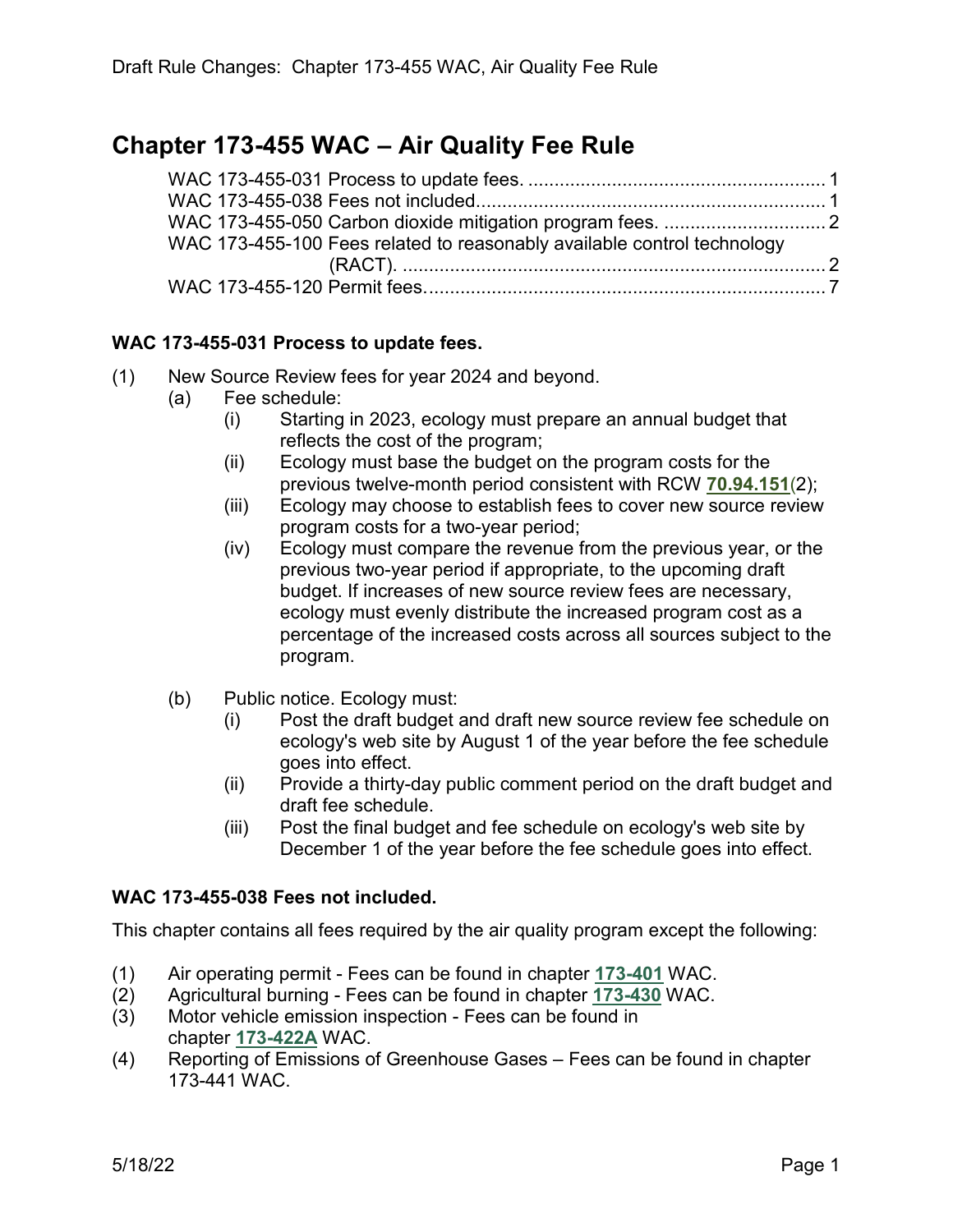### <span id="page-1-0"></span>**WAC 173-455-050 Carbon dioxide mitigation program fees.**

- (1) **Statutory authorization.** RCW **[70A.15.6270](https://app.leg.wa.gov/rcw/default.aspx?cite=70A.15.6270)** authorizes ecology to determine, assess, and collect fees sufficient to cover costs to review and approve or deny the carbon dioxide mitigation plan components of an order of approval for a facility. The order of approval must specify the costs necessary to monitor the source's conformance to the carbon dioxide mitigation plan.
- (2) **Fees.** Table 1 in this subsection lists the fees for the carbon dioxide mitigation program for 2023. These fees are added to the fees established in WAC **[173-455-120](https://app.leg.wa.gov/WAC/default.aspx?cite=173-455-120)**, when the carbon dioxide mitigation plan requirements are triggered.

| Activity                                                               | Fee                                                |
|------------------------------------------------------------------------|----------------------------------------------------|
| Application review                                                     | \$119/hr. not to exceed \$595                      |
| Mitigation plan approval - Payment to<br>third party                   | \$125 <sup>1</sup>                                 |
| Mitigation plan approval - (ii) Purchase of<br>CO <sub>2</sub> credits | $$119/hr.$ <sup>2</sup>                            |
| Mitigation plan approval - Direct<br>investment                        | \$119/hr.                                          |
| Routine and compliance monitoring -<br>Payment to third party          | \$119 <sup>1</sup> annually until full amount paid |
| Routine and compliance monitoring -<br>Purchase of CO2 credits         | \$119/hr. <sup>3</sup>                             |
| Routine compliance monitoring - Applicant<br>controlled project        | \$119/hr. <sup>3</sup>                             |

Table 1 Carbon Dioxide Mitigation program 2023 fee schedule

\* 1 Fee to check math and confirm that the source is using an Energy Facility Site Evaluation Council approved qualified organization.

\* 2 Fee to check that the credits purchased will be verifiable and from a reputable trading or marketing organization.

\* 3 Fee to verify and confirm credits with the trading or marketing organization.

- (3) Ecology will post a new fee schedule for the fees in this section to cover a two year period starting in 2024 in accordance with WAC 173-455-031.
- (4) The department or authority may use RCW **[70A.15.1570](https://app.leg.wa.gov/rcw/default.aspx?cite=70A.15.1570)** to structure a costreimbursement agreement with the applicant.

# <span id="page-1-1"></span>**WAC 173-455-100 Fees related to reasonably available control technology (RACT).**

- (1) General. Ecology may assess and collect a fee as authorized in RCW 70A.15.2220 or 70A.15.2230 and described in subsections (2) through (5) of this section.
- (2) Fee schedule for source-specific determinations where ecology performs RACT analysis and determination.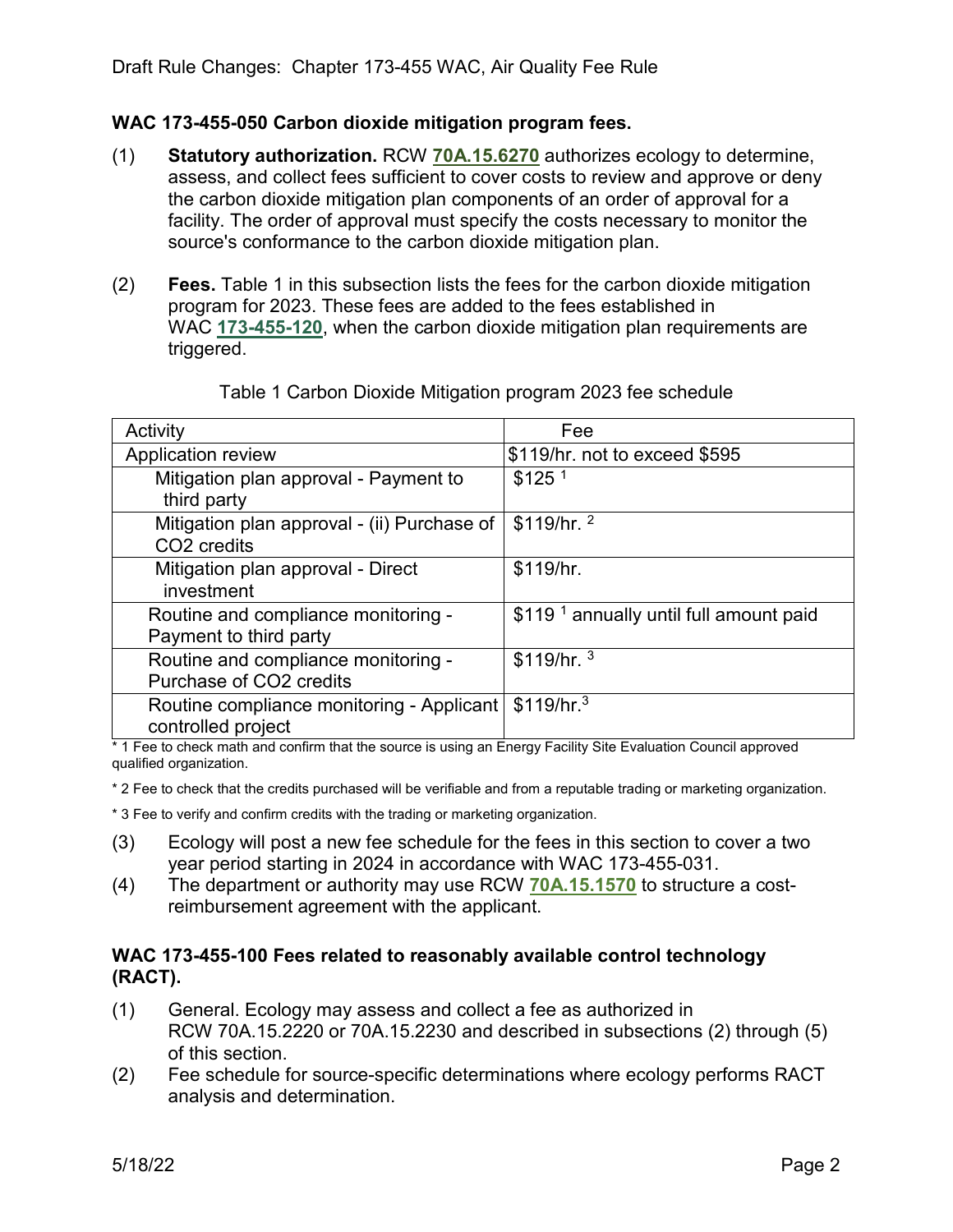- (a) Basic RACT analysis and determination fee:
	- (i) Low complexity (the analysis addresses one type of emission unit) One thousand five hundred dollars;
	- (ii) Moderate complexity (the analysis addresses two to five types of emissions units) - Seven thousand five hundred dollars;
	- (iii) High complexity (the analysis addresses more than five types of emission units) - Fifteen thousand dollars.
- (b) Additional charges based on criteria pollutant emissions: In addition to those fees required under (a) of this subsection, ecology will require a fee for a RACT analysis and determination for an emission unit or multiple emission units of uniform design that, individually or in the aggregate, emit one hundred tons per year or more of any criteria pollutant - Two thousand dollars.
- (c) Additional charges based on toxic air pollutant emissions: In addition to those fees required under (a) and (b) of this subsection, ecology will require the following fees as applicable:
	- (i) RACT analysis and determination for an emissions unit or multiple emissions units of uniform design that, individually or in the aggregate, emit more than two tons per year but not more than ten tons per year of any toxic air pollutant - One thousand dollars; or
	- (ii) RACT analysis and determination for an emissions unit or multiple emissions units of uniform design that, individually or in the aggregate, emit more than ten tons per year of any toxic air pollutant - Two thousand dollars.
- (3) Fee schedule for source-specific determinations where the source performs the RACT analysis and ecology conducts review and issues a determination.
	- (a) Basic RACT review and determination fees:
		- (i) Low complexity (the analysis addresses one type of emission unit) One thousand dollars;
		- (ii) Moderate complexity (the analysis addresses two to five types of emissions units) - Five thousand dollars;
		- (iii) High complexity (the analysis addresses more than five types of emission units) - Ten thousand dollars.
	- (b) Additional charges based on criteria pollutant emissions: In addition to those fees required under (a) of this subsection, ecology will require a fee for a RACT analysis and determination for an emission unit or multiple emissions units of uniform design that, individually or in the aggregate, emit one hundred tons per year or more of any criteria pollutant - One thousand dollars.
	- (c) Additional charges based on toxic air pollutant emissions: In addition to those fees required under (a) and (b) of this subsection, ecology will require the following fees as applicable:
		- (i) RACT analysis and determination for an emissions unit or multiple emissions units of uniform design that, individually or in the aggregate, emit more than two tons per year but not more than ten tons per year of any toxic air pollutant - Five hundred dollars; or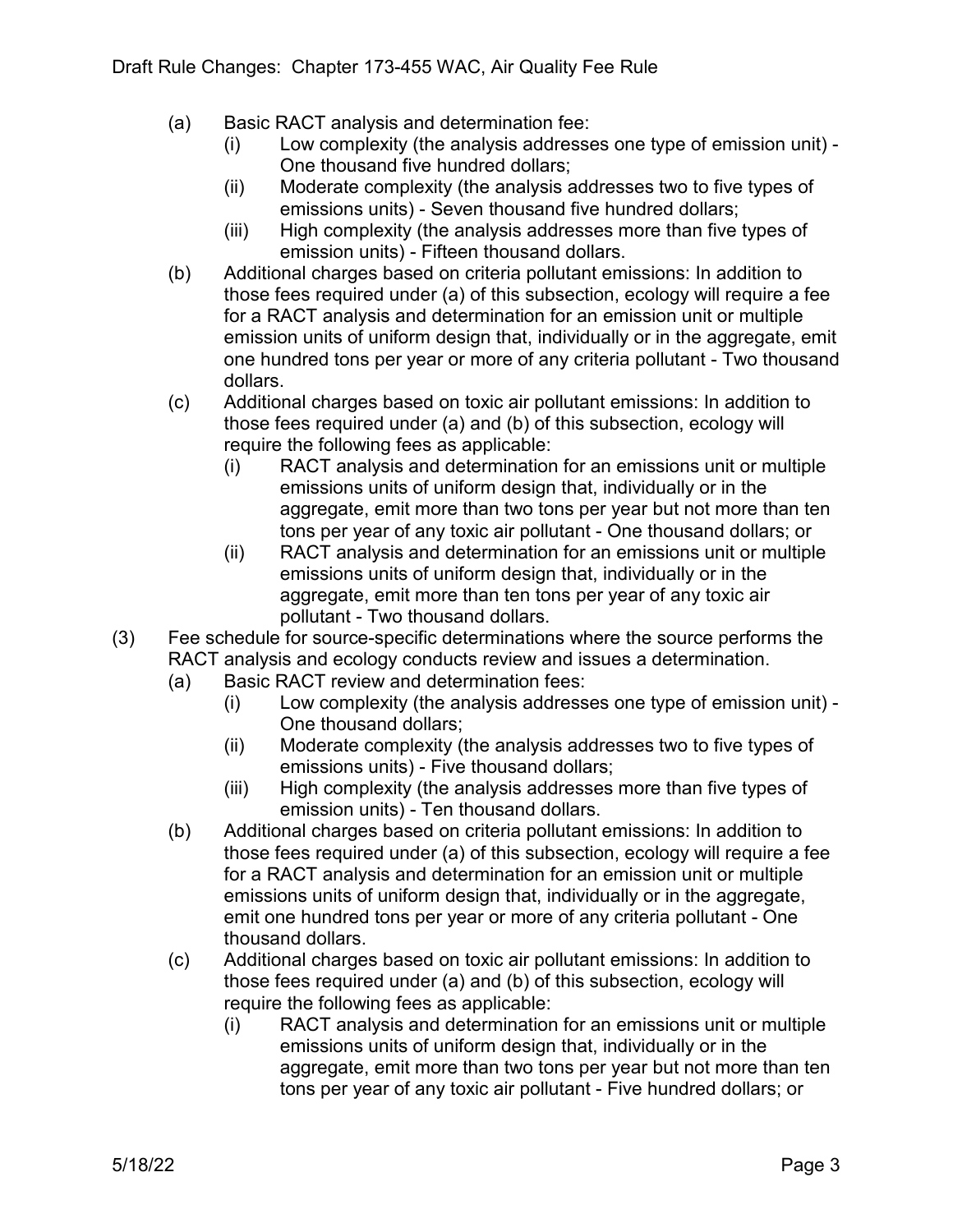- (ii) RACT analysis and determination for an emissions unit or multiple emissions units of uniform design that, individually or in the aggregate, emit more than ten tons per year of any toxic air pollutant - One thousand dollars.
- (4) Fee schedule for categorical RACT determinations. Ecology shall assess fees for categorical RACT determinations (for categories with more than three sources) as shown below. Ecology shall base the fees described in (a) of this subsection on the most complex source within a category. When determining complexity level for the most complex source in the category, the emission rate or number of types of emission units that results in the highest complexity level will determine the fee for the source category. Except as provided in (b) and (d) of this subsection, ecology will determine fees for individual sources in the category by dividing the total source category fee by the number of sources within the category.
	- (a) RACT analysis and determination (RACT analysis performed by ecology with assistance from sources):
		- (i) Low complexity source category (average source emissions of individual criteria pollutants are all less than twenty tons per year, average source emissions of individual toxic air pollutants are all less than two tons per year, or the analysis addresses one type of emission unit) - Twenty-five thousand dollars;
		- (ii) Moderate complexity source category (average source emissions of one or more individual criteria pollutants are greater than twenty tons per year and less than one hundred tons per year, average source emissions of one or more individual toxic air pollutants are greater than two tons per year and less than ten tons per year, or the analysis addresses two to five types of emissions units) - Fifty thousand dollars; or
		- (iii) High complexity source category (average source emissions of one or more individual criteria pollutants exceed one hundred tons per year, average source emissions of one or more individual toxic air pollutants exceed ten tons per year, or the analysis addresses more than five types of emission units) - One hundred thousand dollars.
	- (b) If ecology is evaluating an emission unit for more than one categorical RACT determination within a five-year period, ecology will charge the owner or operator of that emission unit one fee and the fee will reflect the higher complexity categorical RACT determination.
	- (c) Ecology may adjust the fee to reflect workload savings from source involvement in source category RACT determination.
	- (d) Ecology may approve alternate methods for allocating the fee among sources within the source category.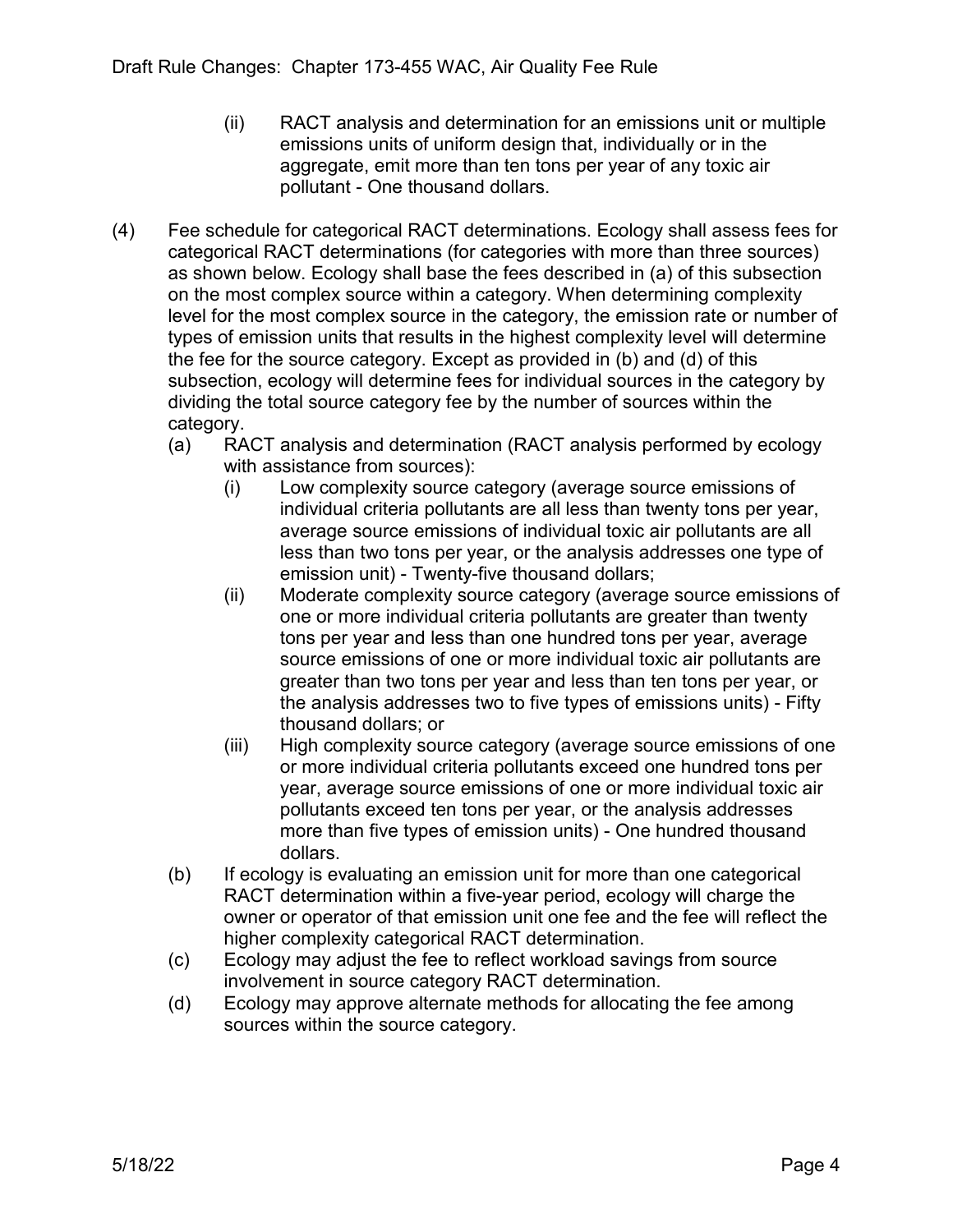- (5) Small business fee reduction. Ecology may reduce the RACT analysis and determination fee identified in subsections (2) through (5) of this section for a small business.
	- (a) To qualify for the small business RACT fee reduction, a business must meet the requirements of "small business" as defined in RCW **[19.85.020](http://app.leg.wa.gov/RCW/default.aspx?cite=19.85.020)**.
	- (b) To receive a fee reduction, the owner or operator of a small business must include information in an application demonstrating that the business meets the conditions of (a) of this subsection. One of the following must sign the application:
		- (i) An authorized corporate officer in the case of a corporation;
		- (ii) An authorized partner in the case of a limited or general partnership; or
		- (iii) The proprietor in the case of a sole proprietorship.
	- (c) Ecology may verify the application information and if the owner or operator has made false statements, deny the fee reduction request and revoke previously granted fee reductions.
	- (d) For small businesses determined to be eligible for a small business fee reduction under (a) of this subsection, ecology shall reduce the RACT analysis and determination fee to the greater of:
		- (i) Fifty percent of the RACT analysis and determination fee; or
		- (ii) Three hundred twelve dollars.
	- (e) If due to special economic circumstances, the fee reduction determined under (d) of this subsection imposes an extreme hardship on a small business, the small business may request an extreme hardship fee reduction. The owner or operator must provide sufficient evidence to support a claim of an extreme hardship. The factors which ecology may consider in determining whether an owner or operator has special economic circumstances and in setting the extreme hardship fee include:
		- (i) Annual sales;
		- (ii) Labor force size;
		- (iii) Market conditions which affect the owner's or operator's ability to pass the cost of the RACT analysis and determination fees through to customers; and
		- (iv) Average annual profits.
	- (f) In no case will ecology reduce a RACT analysis and determination fee to an amount below one hundred dollars.
- (6) Fee reductions for pollution prevention initiatives. Ecology may reduce RACT analysis and determination fees for an individual source if that source is using approved pollution prevention measures.
- (7) Fee payments. A source shall pay fees specified in subsection (4)(a) of this section when the source submits a notice of construction application to ecology. Sources shall pay other fees specified in subsections (2) through (7) of this section no later than thirty days after receipt of an ecology billing statement. For fees specified in subsection (5) of this section, ecology will mail a billing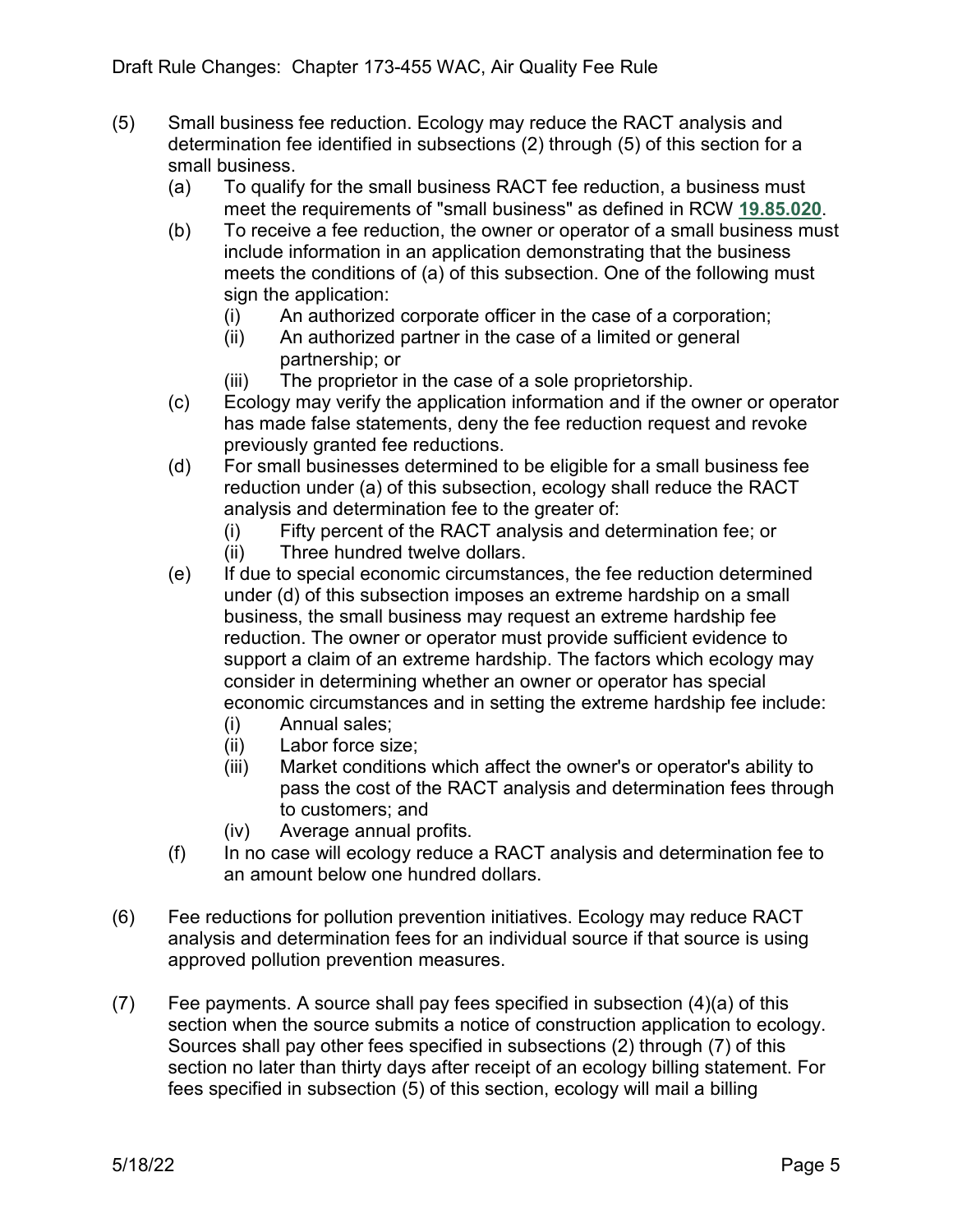statement for one-half of the payment from each source when the source category rule-making effort is commenced as noted by publication of the CR-101 form in the *Washington State Register*. Ecology will mail a billing statement for the second half of the payment when the proposed rule is published in the *Washington State Register*. Ecology will not issue an order of approval or other action approving or identifying a source to be at RACT until the source has paid all fees. A source shall make all fees collected under this regulation payable to the Washington department of ecology.

- (8) Dedicated account. Ecology shall deposit all control technology fees it collects from air operating permit program sources in the air operating permit account created under RCW 70A.15.1010 . Ecology shall deposit all control technology fees collected from nonair chapter **[173-401](https://app.leg.wa.gov/WAC/default.aspx?cite=173-401)** WAC program sources in the air pollution control account.
- (9) Tracking revenues, time, and expenditures. Ecology shall track revenues on a source-specific basis. For purposes of source-specific determinations under subsections (2) through (4) of this section, ecology shall track time and expenditures on the basis of source complexity categories. For purposes of categorical determinations under subsection (5) of this section, ecology shall track time and expenditures on a source-category basis.
- (10) Periodic review. Ecology shall review and, as appropriate, update this section at least once every two years.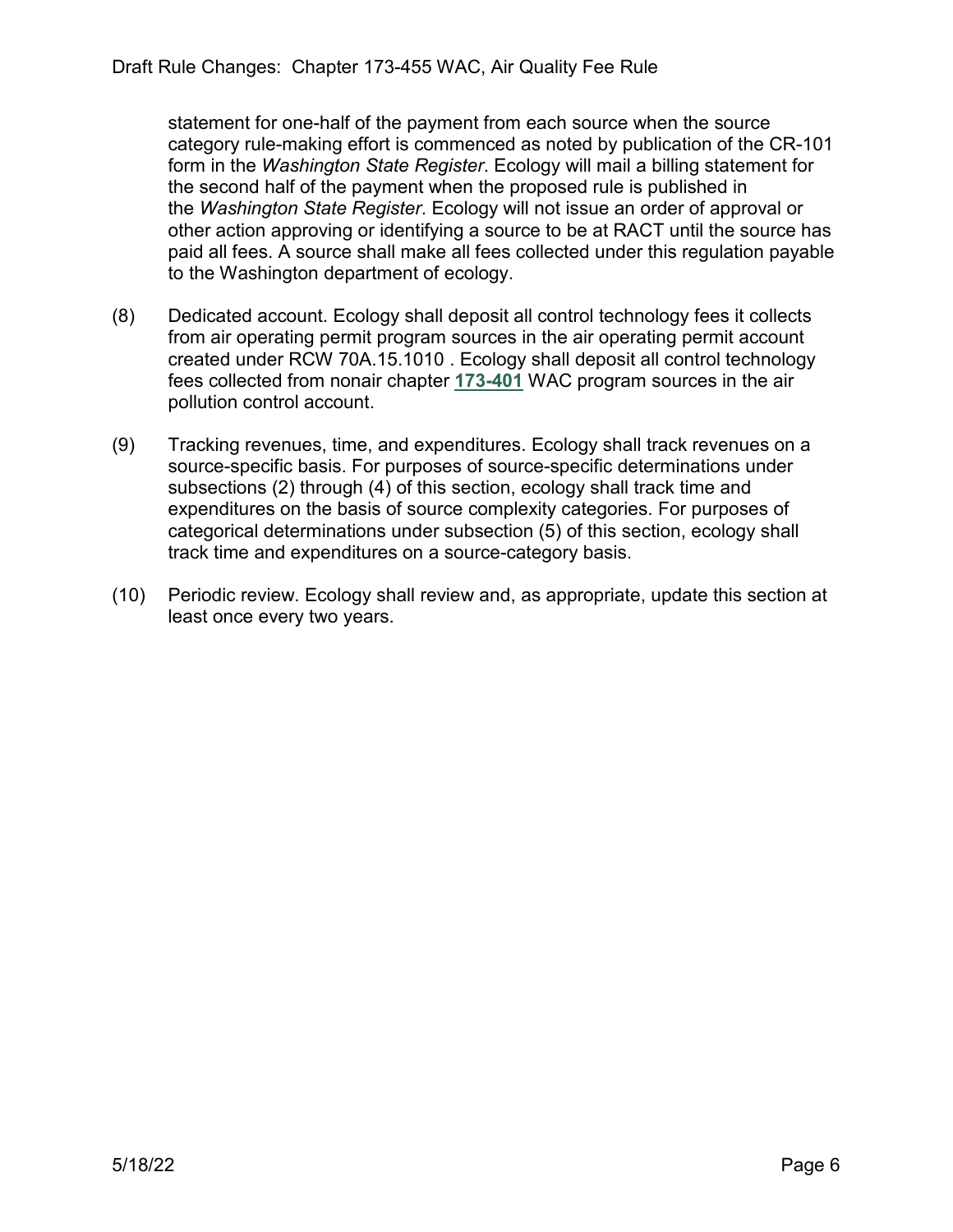# <span id="page-6-0"></span>**WAC 173-455-120 Permit fees.**

- (1) General requirements.
	- (a) The fees in this section apply to:
		- (i) Permit applications received on or after [effective date of adopted rule].
		- (ii) Requests for ecology review of other actions covered by this section received by ecology on or after [effective date of adopted rule].
	- (b) Components of permitting fees. Permit fees include initial fees and may include an hourly fee. The initial fee covers up to the number of review hours specified in each fee in this section.
	- (c) A project may be subject to multiple fees. For example, a project may be subject to both minor and major new source review permit fees and second or third tier review.
	- (d) An applicant must submit initial fees with an application, notice, or request. An application, notice or request is incomplete until initial fees have been paid.
		- (i) For purposes of WAC **[173-400-111](https://app.leg.wa.gov/WAC/default.aspx?cite=173-400-111)**(1), initial fees are considered application fees.
		- (ii) If ecology determines a project is complex after an applicant submitted the basic project initial fee, then the application is incomplete until the applicant pays the initial complex project fee.
		- (iii) If ecology determines that a higher initial fee is due after an applicant submitted an application or request, the application or request is considered incomplete until the applicant pays the new initial fee.
	- (e) If the initial fee paid by an applicant does not cover the cost of processing the application, notice or request, then ecology shall assess a fee based on the actual costs for review in excess of the hours specified in each fee. The assessed fee must be a rate of one hundred nineteen dollars per hour of ecology staff time expended, or the rate established under WAC 173- 455-031.
	- (f) Ecology cannot finalize an action covered under this section until all fees are paid. (WAC **[173-400-111](https://app.leg.wa.gov/WAC/default.aspx?cite=173-400-111)**(3).)
	- (g) An applicant must pay fees that are due by invoice from ecology within thirty days from the date of the invoice. Ecology will cease processing all applications for which the required fees have not been received within thirty days of an invoice.
	- (h) At the time of filing, an applicant must pay all delinquent air quality fees associated with the facility. This is in addition to the fees required by this section. Delinquent fees may include, but are not limited to, registration fees, civil penalties awarded to ecology, or other outstanding fees due under this section.
	- (i) All fees collected under this rule must be made payable to the department of ecology.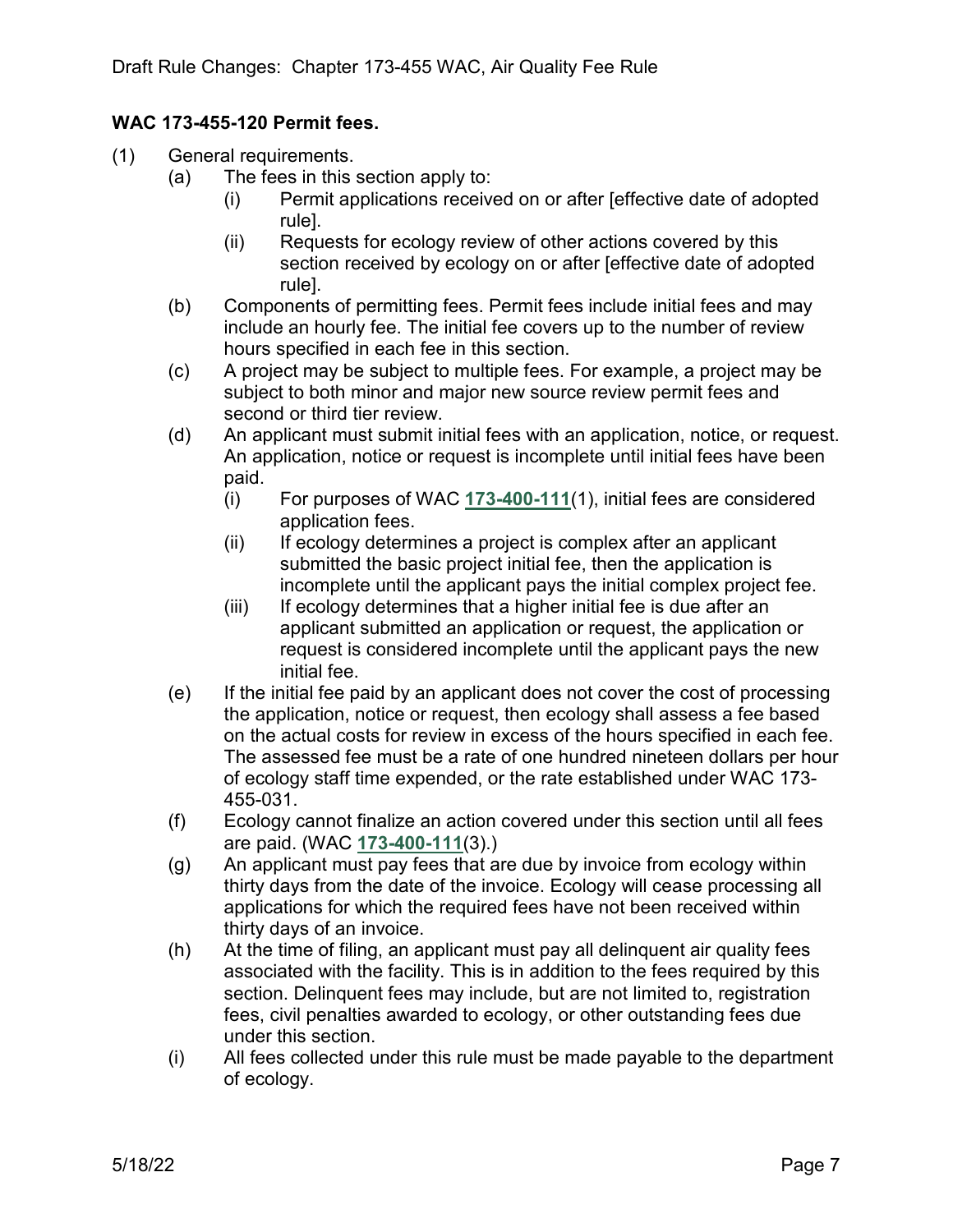(j) Fees assessed under this section apply without regard to whether ecology approves or denies a request.

#### **Permit fees. Minor new source review.**

- (2) Review of new source or modification of an existing source with an emissions increase. (WAC **[173-400-110](https://app.leg.wa.gov/WAC/default.aspx?cite=173-400-110)** and **[173-400-110](https://app.leg.wa.gov/WAC/default.aspx?cite=173-400-110)**(3).)
	- (a) Table 2 lists review of new source or modification of an existing source with an emissions increase fees for 2023.

Table 2 Fees for review of new source or modification of an existing source with an emissions increase for 2023 (WAC 173-400-110 and 173-400-110(3))

| Action                 | Initial Fee          | <b>Hourly Rate</b>   |
|------------------------|----------------------|----------------------|
| <b>Basic Project</b>   | \$1,904 for up to 16 | \$119 per hour       |
|                        | hours of review      | starting at 17 hours |
| <b>Complex Project</b> | $$12,614$ for up to  | \$119 per hour       |
|                        | 106 hours of review  | starting at 107      |
|                        |                      | hours                |

(b) Complex project. An application is considered complex if the emissions associated with the application include at least one pollutant for which emissions increases are greater than the levels in the Table 3:

*Table 3 Emission Threshold Table (WAC 173-400-030)*

| Air Contaminant                                            | <b>Annual Emission Rate</b>                     |
|------------------------------------------------------------|-------------------------------------------------|
| Carbon monoxide                                            | 100 tons per year                               |
| Nitrogen oxides                                            | 40 tons per year                                |
| Sulfur dioxide                                             | 40 tons per year                                |
| Particulate matter (PM)                                    | 25 tons per year of PM emissions                |
| Particulate matter smaller than 10<br>micrometers (PM10)   | 15 tons per year of PM <sub>10</sub> emissions  |
| Particulate matter smaller than 2.5<br>micrometers (PM2.5) | 10 tons per year of PM <sub>2.5</sub> emissions |
| Volatile organic compounds                                 | 40 tons per year                                |
| <b>Fluorides</b>                                           | 3 tons per year                                 |
| Lead                                                       | 0.6 tons per year                               |
| Sulfuric acid mist                                         | 7 tons per year                                 |
| Hydrogen sulfide (H2S)                                     | 10 tons per year                                |
| Total reduced sulfur (including H2S)                       | 10 tons per year                                |
| Reduced sulfur compounds (including H2S)                   | 10 tons per year                                |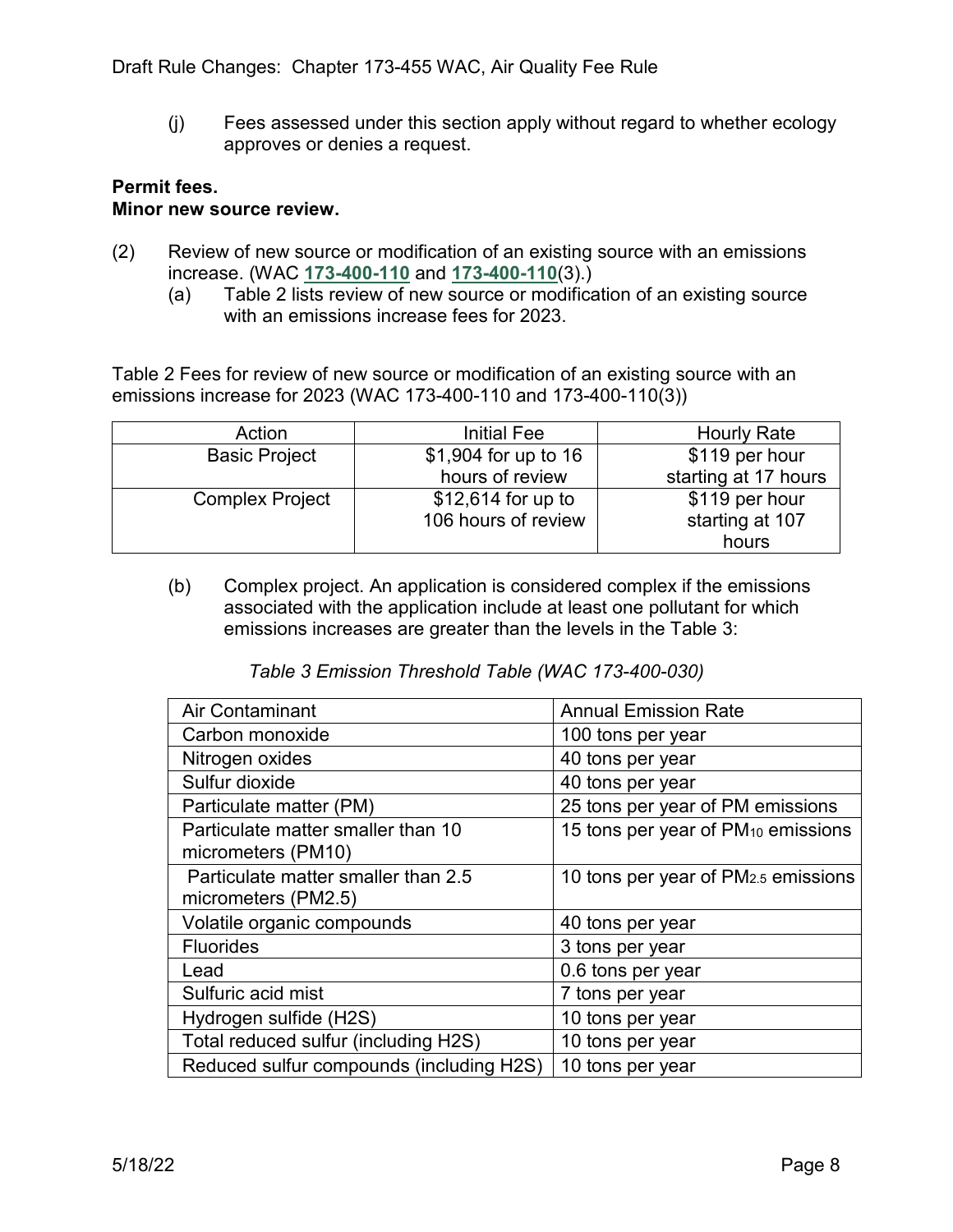- (c) Ecology may determine that a project is complex based on consideration of factors that include, but are not limited to:
	- (i) Number and complexity of emission units;
	- (ii) Volume of emissions, including toxicity of emissions;
	- (iii) Amount and complexity of modeling; or
	- (iv) Number and kind of applicable state and federal requirements.
- (3) Change to an existing order of approval. (WAC **[173-400-111](https://app.leg.wa.gov/WAC/default.aspx?cite=173-400-111)**(7) and (8).)
	- (a) Ecology will not charge a fee for correcting a mistake by ecology in a permit.
	- (b) Administrative or simple change means:
		- (i) An action not subject to a mandatory public comment period in WAC **[173-400-171](https://app.leg.wa.gov/WAC/default.aspx?cite=173-400-171)**; and
		- (ii) The reissued approval order requires one hour or less of engineering evaluation and no physical modification of equipment; and
		- (iii) Changes in permit conditions are based on actual operating conditions and the operating conditions require one hour or less of engineering evaluation and the change does not cause a change in allowable emissions.
	- (c) Complex changes:
		- (i) This fee excludes an administrative or simple change and changes to an existing permit that result in an emissions increase.
		- (ii) Examples of complex changes include, but are not limited to:
			- (A) Changes requiring more than one hour of engineering review;
			- (B) Consolidation of permits not allowed under simple change;
			- (C) Request for review of a permit action that is exempt under WAC **[173-400-110](https://app.leg.wa.gov/WAC/default.aspx?cite=173-400-110)**(5) (Table 110(5) emission-based exemption levels); or
			- (D) Changes requiring mandatory public comment under WAC **[173-400-171](https://app.leg.wa.gov/WAC/default.aspx?cite=173-400-171)**.
	- (d) Table 4 contains the fees for changes to an existing order of approval for 2023.

Table 4 Change to an existing order of approval for 2023 (WAC 173-400-111(7) and (8))

| Action                 | <b>Initial Fee</b> | <b>Hourly Rate</b>   |
|------------------------|--------------------|----------------------|
| Correcting a mistake   | No fee             | No fee               |
| by ecology in a permit |                    |                      |
| Administrative or      | \$357 for up to 3  | \$119 per hour       |
| simple change          | hours of review    | starting at 4 hours  |
| Complex change         | \$1,190 for up to  | \$119 per hour       |
|                        | 10 hours of review | starting at 11 hours |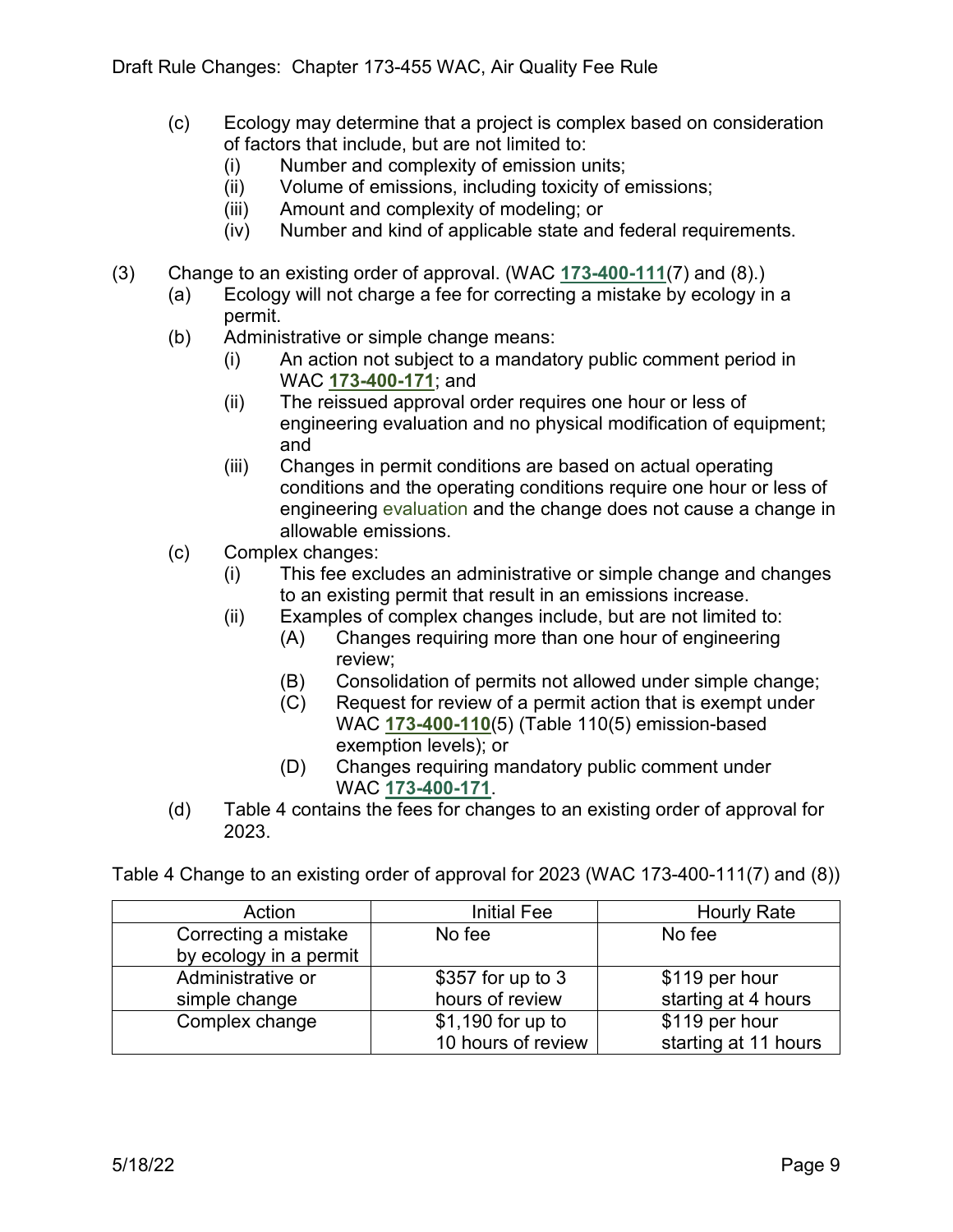| Action                                                                         | Initial Fee | <b>Hourly Rate</b> |
|--------------------------------------------------------------------------------|-------------|--------------------|
| Permit extension<br>request for up to 18<br>months (WAC 173-<br>$400 - 111(7)$ | \$119       | Not applicable     |

- (e) Ecology will post a new fee schedule for the fees in this section to cover a two year period starting in 2024 in accordance with WAC 173-455-031.
- (4) Review of General Order of Approval
	- (a) Category A general order consists of the following general order of approval, including any subsequent updating or replacement:
		- (i) Concrete Batch Plants (No. 11AQ-GO-02);
		- (ii) Perchloroethylene dry cleaners using less than 2100 gallons per year (No. 06-AQ-GO-001);
		- (iii) Stationary and portable rock crushers (No. 11AQ-GO-001);
		- (iv) Small water heaters and steam generating boilers (No. 08-AQ-G003); and
		- (v) Automobile body repair and refinishing shops (No. 08-AQ-G003).
	- (b) Category B general order includes a general order of approval developed on or after January 1, 2011. Category B covers, but is not limited to, the following general order of approval, including any subsequent updating or replacement:
		- (i) Portable and Stationary asphalt plants (No. 10AQ-GO-01); and
		- (ii) Dairy manure anaerobic digesters (No. 12AQ-GO-01).
	- (c) Table 5 lists the fees for Category A and B review of a general order of approval for 2023.

Table 5 Fees for coverage under a general order of approval for 2023 (WAC 173-400-560)

| Action                                                                                      | <b>SEPA</b> review | <b>SEPA</b> review |
|---------------------------------------------------------------------------------------------|--------------------|--------------------|
|                                                                                             | complete           | required           |
| <b>Portable and Stationary</b><br>Concrete batch plants (No.<br>11AQ-GO-02)                 | \$625              | \$981              |
| Perchloroethylene dry cleaners<br>using less than 2100 gallons<br>per year (No. 06-AQG-003) | \$625              | \$981              |
| Stationary and portable rock<br>crushers (No. 11AQ-GO-001)                                  | \$625              | \$981              |
| Small water heaters and steam<br>generating boilers (No. 08-AQ-<br>G003                     | \$625              | \$981              |
| Automobile body repair and<br>refinishing shops (No. 08-AQG-<br>001                         | \$625              | \$981              |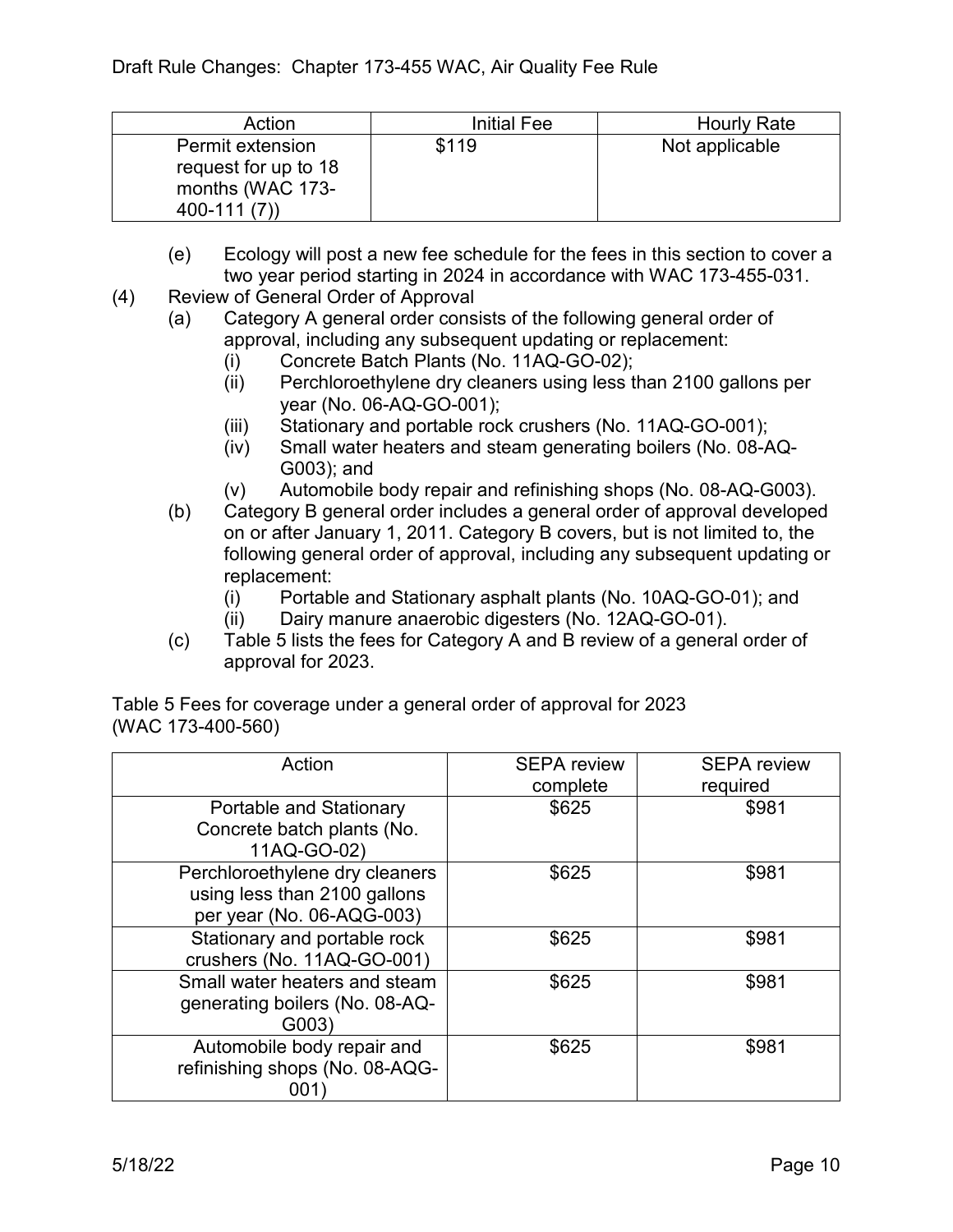| Action                          | <b>SEPA</b> review | <b>SEPA</b> review |
|---------------------------------|--------------------|--------------------|
|                                 | complete           | required           |
| Portable and stationary asphalt | \$1,093            | \$1,450            |
| plants (No. 10AQ-GO-01)         |                    |                    |
| Dairy manure anaerobic          | \$1,093            | \$1,450            |
| digesters (No. 12AQ-GO-01)      |                    |                    |
| Any other general order of      | \$1,093            | \$1,450            |
| approval                        |                    |                    |

- (5) Review of relocation of portable source under WAC 173-400-036, 173-400-110, or 173-400-560.
	- (a) Table 6 contains the fees for review of relocation of portable source for 2023.

Table 6 Fees for review of relocation of portable source for 2023 (WAC 173-400-036, 173-400-110 or 173-400-560)

| Action                                                                   | <b>SEPA review</b> | <b>SEPA</b> review |
|--------------------------------------------------------------------------|--------------------|--------------------|
|                                                                          | complete           | required           |
| Portable source has<br>approval order<br>issued by a clean<br>air agency | \$187              | \$543              |
| Portable source has<br>approval order<br>issued by Ecology               | No fee             | \$356              |

- (6) Request to establish a voluntary emission limit (WAC **[173-400-091](https://app.leg.wa.gov/WAC/default.aspx?cite=173-400-091)**).
	- (a) This fee applies to a regulatory order issued under WAC [173-400-091](https://app.leg.wa.gov/WAC/default.aspx?cite=173-400-091) that places a limit on emissions.
		- (i) This fee applies to a request to establish the emission limit in a stand-alone regulatory order.
		- (ii) This fee does not apply when an emission limit is included as a condition in an approval order for a notice of construction application.
	- (b) Table 7 contains the fees to establish a voluntary emission limit for 2023.

Table 7 Request to establish a voluntary emission limit for 2023 (WAC 173-400-091)

| Action               | <b>Initial Fee</b> | <b>Hourly Rate</b>  |
|----------------------|--------------------|---------------------|
| Request to establish | $$714$ for up to 6 | \$119 per hour      |
| a voluntary          | hours of review    | starting at 7 hours |
| emission limit (WAC  |                    |                     |
| 173-400-091)         |                    |                     |

(c) Ecology will post a new fee schedule for the fees in this section to cover a two-year period starting in 2024 in accordance with WAC 173-455-031.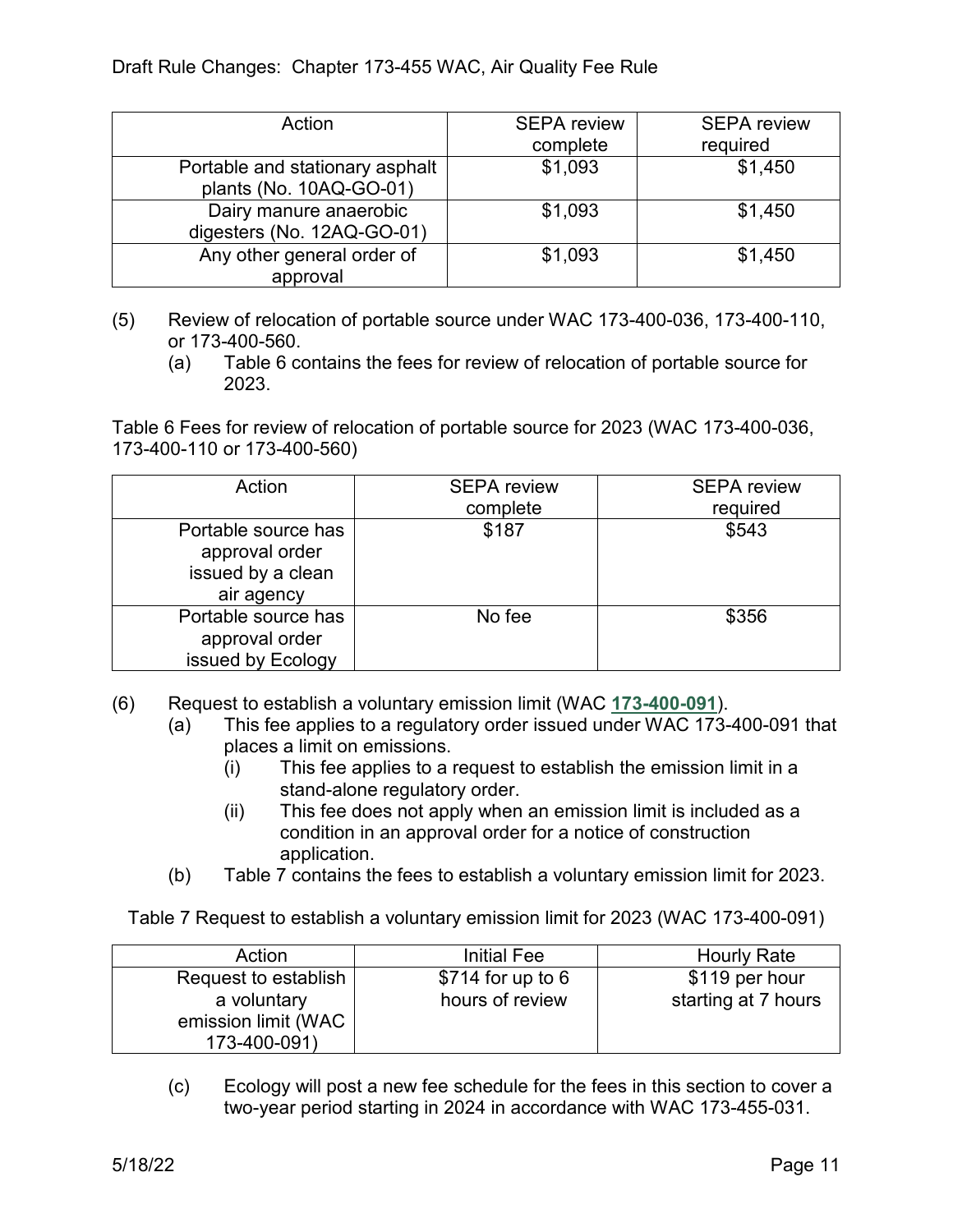- (7) Request to replace or substantially alter control technology without an increase in emissions (RCW 70.94.153).
	- (a) Table 8 contains the fees for a request to replace or substantially alter control technology without an increase in emissions for 2003.

Table 8 Request to replace or substantially alter control technology without an increase in emissions for 2023(RCW 70.94.153)

| Action                      | <b>Initial Fee</b> | <b>Hourly Rate</b> |
|-----------------------------|--------------------|--------------------|
| Review notice of            | No initial fee     | \$119 per hour     |
| construction application    |                    |                    |
| <b>Review RACT analysis</b> | No initial fee     | \$119 per hour     |
| and determination for       |                    |                    |
| affected emission unit      |                    |                    |

(a) Ecology will post a new fee schedule for the fees in this section to cover a two-year period starting in 2024 in accordance with WAC 173-455-031.

#### **Major new source review preapplication and permit fees.**

- (8) Request for major new source review (WAC 173-400-720, 173-400-730, and 173-400-750).
	- (a) Table 9 contains the fees for a request for a major new source review for 2023.

| Action                | <b>Initial Fee</b>   | <b>Hourly Rate</b>   |
|-----------------------|----------------------|----------------------|
| <b>Written PSD</b>    | \$4,760 for up to 40 | \$119 per hour       |
| applicability         | hours of review      | starting at 41 hours |
| determination (WAC    |                      |                      |
| 173-400-720)          |                      |                      |
| Pre-application       | $$714$ for up to 6   | \$119 per hour       |
| assistance beyond     | hours of review      | starting at 7 hours  |
| the application       |                      |                      |
| assistance meeting    |                      |                      |
| Ecology provides      |                      |                      |
| PSD permit            | \$18,802 for up to   | \$119 per hour       |
| application - new     | 158 hours of review  | starting at 159      |
| (WAC 173-400-720      |                      | hours                |
| and 173-400-730).     |                      |                      |
| <b>PSD</b> permit     | \$9,401 for up to 79 | \$119 per hour       |
| application - limited | hours of review      | starting at 80 hours |
| to greenhouse         |                      |                      |
| gases                 |                      |                      |

#### Table 9 Fees for major new source review for 2023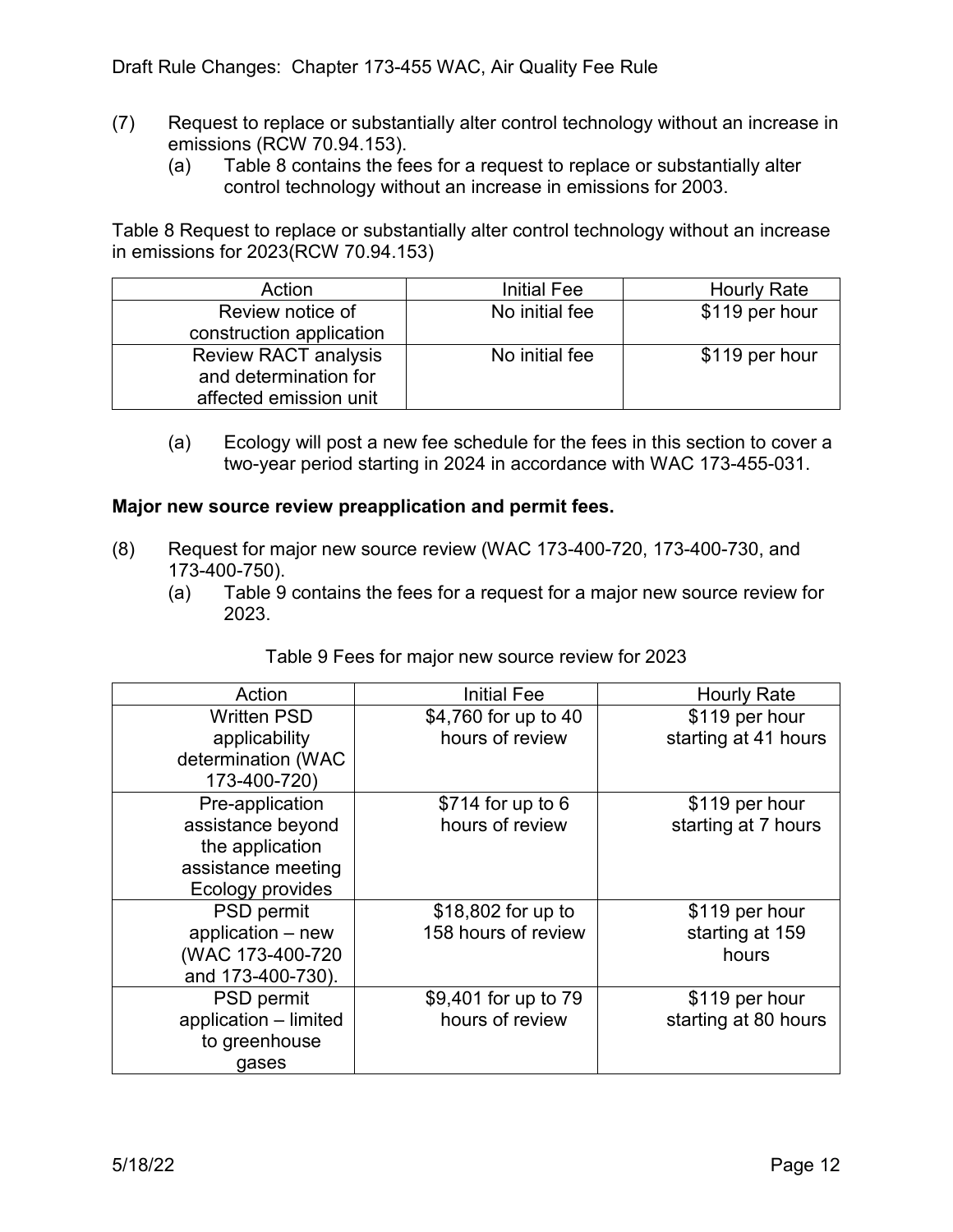| Action                | <b>Initial Fee</b>   | <b>Hourly Rate</b>   |
|-----------------------|----------------------|----------------------|
| PSD permit revision   | \$2,380 for up to 20 | \$119 per hour       |
| - administrative (as  | hours of review      | starting at 21 hours |
| defined in WAC        |                      |                      |
| $173 - 400 - 750(3)$  |                      |                      |
| <b>PSD Permit</b>     | \$4,760 for up to 40 | \$119 per hour       |
| revisions - revision  | hours of review      | starting at 41 hours |
| not administrative or |                      |                      |
| major modification    |                      |                      |
| PSD permit revision   | \$18,802 for up to   | \$119 per hour       |
| - major modification  | 158 hours of review  | starting at 159      |
| (WAC 173-400-         |                      | hours                |
| 720))                 |                      |                      |
| Permit extension      | \$625                | No hourly fee        |
| request               |                      |                      |

- (b) Ecology will post a new fee schedule for the fees in this section to cover a two-year period starting in 2024 in accordance with WAC 173-455-031.
- (9) Nonattainment area major new source review (WAC 173-400-111 and 173-400- 830).<br>(a)
	- Table 10 contains the fees for nonattainment area major new source review for 2023.

Table 10 Nonattainment area major new source review for 2023

| Action                                                                                                                                           | <b>Initial Fee</b>                        | <b>Hourly Rate</b>                         |
|--------------------------------------------------------------------------------------------------------------------------------------------------|-------------------------------------------|--------------------------------------------|
| Notice of<br>construction<br>application (WAC<br>173-400-830)                                                                                    | \$18,802 for up to<br>158 hours of review | \$119 per hour<br>starting at 159<br>hours |
| Change in permit<br>conditions - major<br>modification for an<br>order issued under<br>WAC 173-400-830                                           | \$18,802 for up to<br>158 hours of review | \$119 per hour<br>starting at 159<br>hours |
| Change in permit<br>conditions under<br>WAC 173-400-<br>$111(8)$ – action not<br>subject to<br>mandatory public<br>comment in WAC<br>173-400-171 | \$2,380 for up to 20<br>hours of review   | \$119 per hour<br>starting at 21 hours     |
| Changes in permit<br>conditions - all<br>other changes                                                                                           | \$9,401 for up to 79<br>hours of review   | \$119 per hour<br>starting at 80 hours     |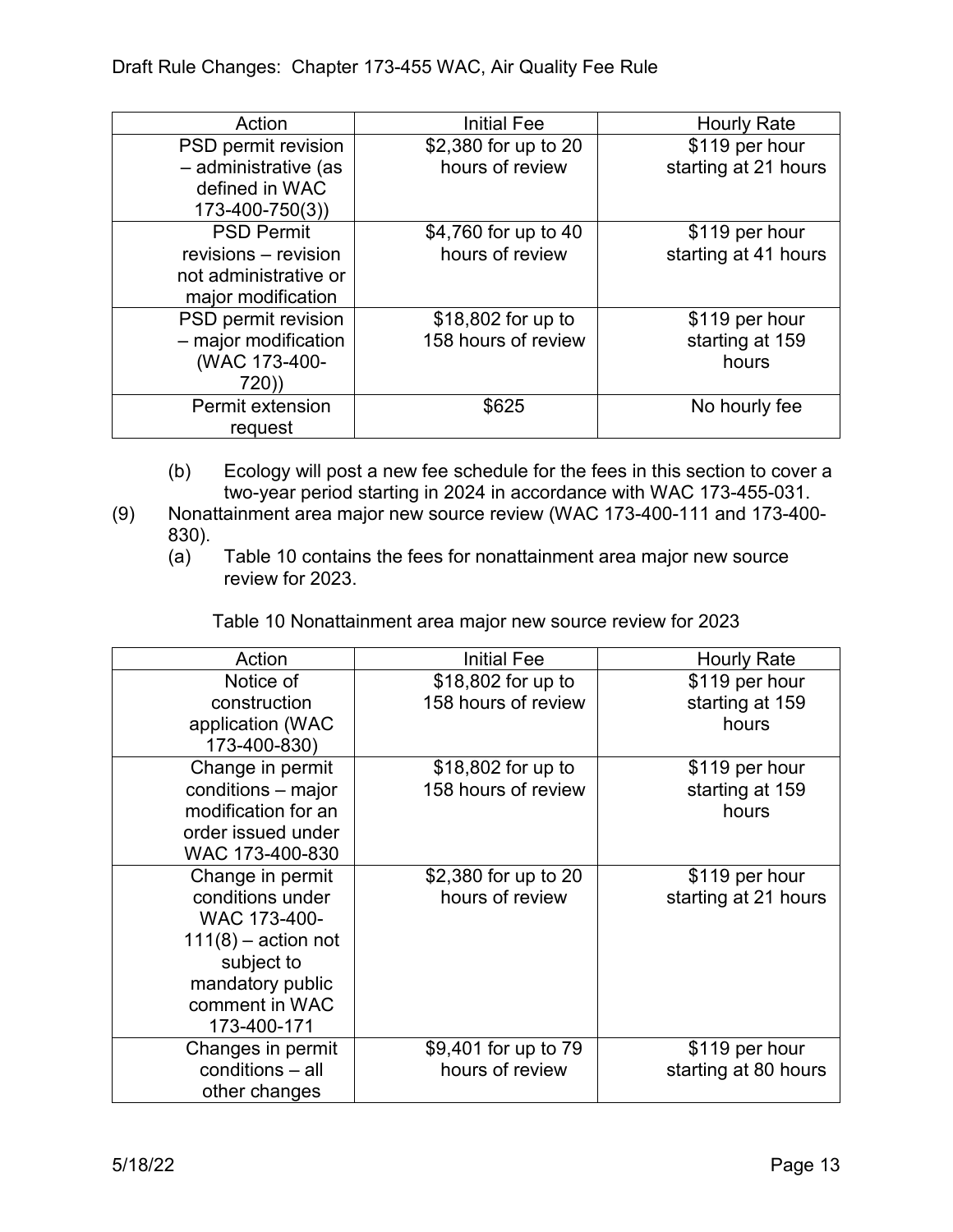| Action           | Initial Fee | <b>Hourly Rate</b> |
|------------------|-------------|--------------------|
| Permit extension | \$625       | No hourly fee      |
| request          |             |                    |

- (b) Ecology will post a new fee schedule for the fees in this section to cover a two-year period starting in 2024 in accordance with WAC 173-455-031.
- (10) Plant-wide applicability limits (WAC 173-400-720).
	- (a) Table 11 contains the fees for requests to establish plant-wide applicability limits for 2023.

Table 11 Plant-wide applicability limits for 2023 (WAC 173-400-720)

| Action                   | <b>Initial Fee</b>   | <b>Hourly Rate</b>   |
|--------------------------|----------------------|----------------------|
| Plant-wide               | \$18,802 for up to   | \$119 per hour       |
| applicability limits $-$ | 158 hours of review  | starting at 159      |
| establish new limits     |                      | hours                |
| Plant-wide               | \$9,401 for up to 79 | \$119 per hour       |
| applicability limits $-$ | hours of review      | starting at 80 hours |
| all other requests       |                      |                      |

(b) Ecology will post a new fee schedule for the fees in this section to cover a two-year period starting in 2024 in accordance with WAC 173-455-031.

#### **Other fees.**

- (11) Second tier review (WAC **[173-460-090](https://app.leg.wa.gov/WAC/default.aspx?cite=173-460-090)**). A second tier petition that becomes subject to third tier review during the course of evaluation continues as a second tier petition for billing purposes. Staff must sum the time spent on this petition and bill the applicant if the total hours exceed eight five hours.
- (12) Third tier review (WAC **[173-460-100](https://app.leg.wa.gov/WAC/default.aspx?cite=173-460-100)**). This fee does not apply to a second tier petition that becomes a third tier petition.
- (13) Table 12 contains the fees for this section for 2023.

| Action                                                               | <b>Initial Fee</b>   | <b>Hourly Rate</b>   |
|----------------------------------------------------------------------|----------------------|----------------------|
| Second tier review                                                   | \$9,996 for up to 84 | \$119 per hour       |
| (WAC 173-460-090)                                                    | hours of review      | starting at 85 hours |
| Third tier review                                                    | \$9,996 for up to 84 | \$119 per hour       |
|                                                                      | hours of review      | starting at 85 hours |
| Cost-reimbursement<br>agreement as<br>provided in RCW<br>70A.15.1570 | No initial fee       | \$119 per hour       |
| Variance under<br>WAC 173-400-180                                    | No initial fee       | \$119 per hour       |

Table 12 Other fees for 2023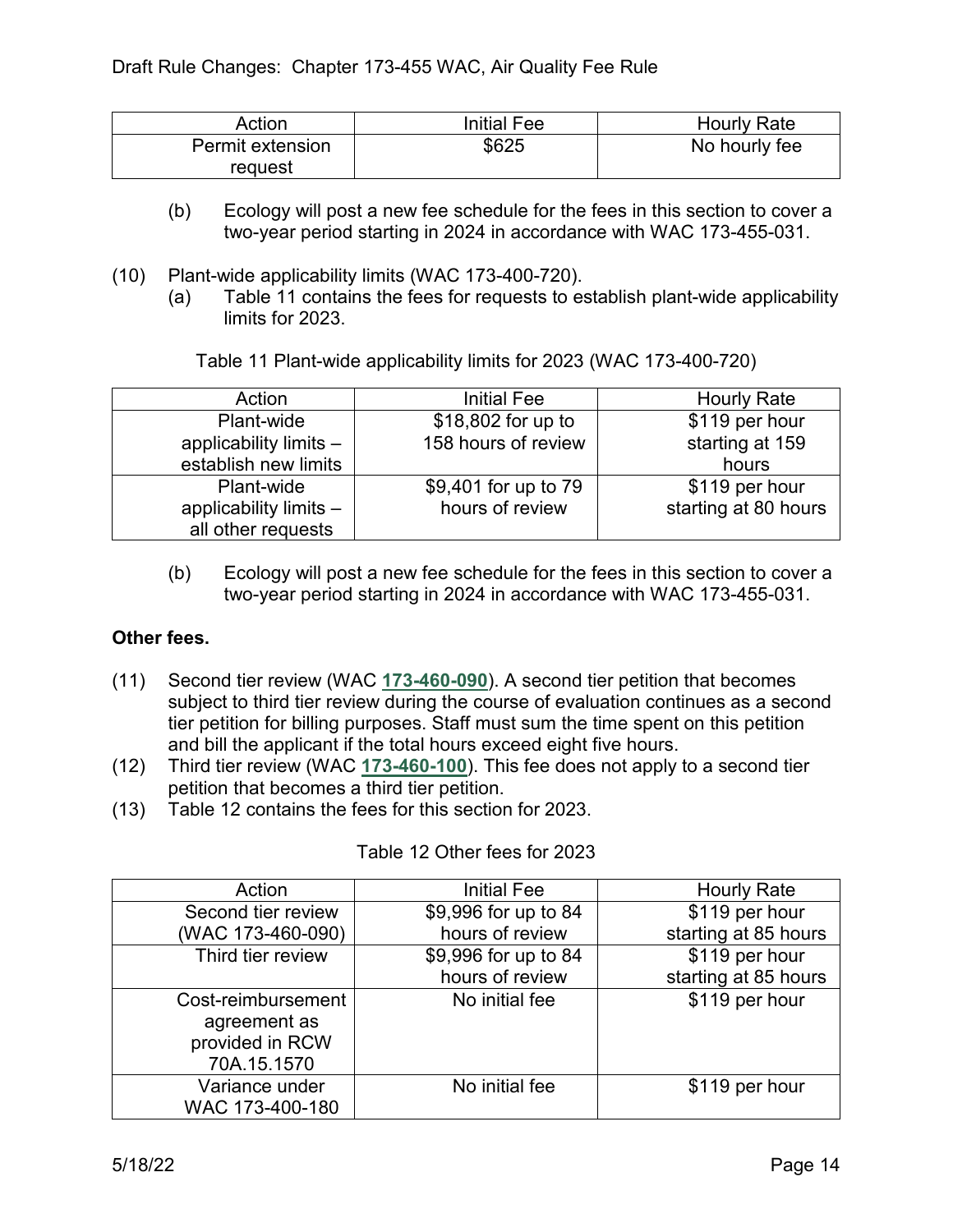| Action                 | <b>Initial Fee</b> | <b>Hourly Rate</b> |
|------------------------|--------------------|--------------------|
| Notification of intent | No initial fee     | \$119 per hour     |
| to operate under       |                    |                    |
| WAC 173-400-035        |                    |                    |
| Hourly rate for other  | No initial fee     | \$119 per hour     |
| actions                |                    |                    |

- (a) Ecology will post a new fee schedule for the fees in this section to cover a two-year period starting in 2024 in accordance with WAC 173-455-031.
- (14) Small business fee reduction. The new source review fee identified in subsections (2) through (7) of this section may be reduced for a small business.
	- (a) To qualify for the small business new source review fee reduction, a business must meet the requirements of "small business" as defined in RCW **[19.85.020](http://app.leg.wa.gov/RCW/default.aspx?cite=19.85.020)**. In RCW [19.85.020,](http://app.leg.wa.gov/RCW/default.aspx?cite=19.85.020) "small business" means any business entity, including a sole proprietorship, corporation, partnership, or other legal entity, that is owned and operated independently from all other businesses, that has the purpose of making a profit, and that has fifty or fewer employees.
	- (b) To receive a fee reduction, the owner or operator of a small business must include information in the application demonstrating that the conditions of
		- (a) of this subsection have been met. The application must be signed:
		- (i) By an authorized corporate officer in the case of a corporation;
		- (ii) By an authorized partner in the case of a limited or general partnership; or
		- (iii) By the proprietor in the case of a sole proprietorship.
	- (c) Ecology may verify the application information and, if the owner or operator has made false statements, deny the fee reduction request and revoke previously granted fee reductions.
	- (d) For small businesses determined to be eligible under (a) of this subsection, the new source review fee shall be reduced to the greater of:
		- (i) Fifty percent of the new source review fee; or
			- (ii) Three hundred twelve dollars.
	- (e) If, due to special economic circumstances, the fee reduction determined under (d) of this subsection imposes an extreme hardship on a small business, the small business may request an extreme hardship fee reduction. The owner or operator must provide sufficient evidence to support a claim of an extreme hardship. The factors which ecology may consider in determining whether an owner or operator has special economic circumstances and in setting the extreme hardship fee include: Annual sales; labor force size; market conditions which affect the owner's or operator's ability to pass the cost of the new source review fees through to customers; and average annual profits. In no case will a new source review fee be reduced below one hundred dollars.